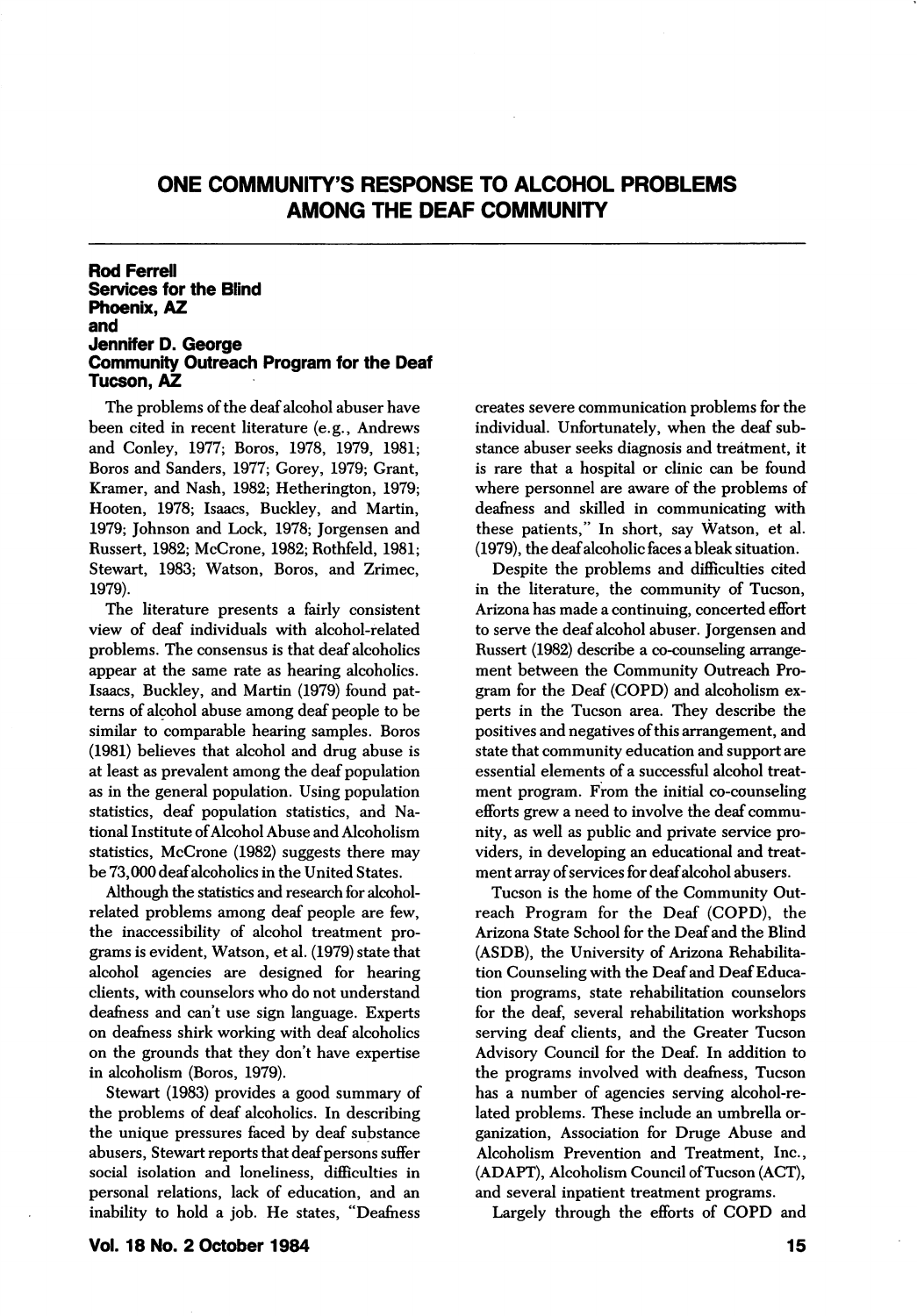ADAPT, a committee was formed in 1982 to begin planning a concerted effort to serve deaf Tucsonans with alcohol-related problems. Membership on the committee was representa tive of deafness educators and rehabilitation specialists, psychologists, lawyers, probation of ficers, alcoholism counselors, and community mental health specialists.

The first joint effort of committee members was a training effort for ASDB residential and medical staff. Attempts were made to acquaint staff with alcohol abuse symptoms and give them basic information with which they could respond to student questions about alcohol use and abuse.

From the initial efforts of the committee, and the small ASDB co-training effort, it became evident that the alcohol treatment system was unaware of the unique characteristics of deaf ness. It also became evident that service provid ers in deafness knew little about alcohol abuse.

The steering committee began planning an educational workshop to address the problems of deaf alcohol abusers. Local and national con tacts were made to investigate available re sources and expertise in the field. A "Schools of the Future" project staff member from Callaudet College met with the committee and agreed to provide technical and financial assist ance.

Once the committee secured the financial and technical assistance to conduct a workshop, their attention turned to the next major deci sion. Should the workshop focus on alcohol in formation for the deaf community or deafness information for the alcohol treatment commmunity? After some deliberation, the commit tee decided to focus on alcohol information pre sented to professionals working in deaf educa tion and rehabilitation. The feeling of the com mittee was that professionals working in deaf ness rehabilitation and education already have the knowledge and communication skills to in teract with deaf people. Giving such profession als information about alcohol abuse would re quire less time than to train alcohol treatment professionals in manual communication, thus giving deaf persons with alcohol problems quicker access to treatment services. Other ef forts are continuing to make sure the alcohol treatment professionals continue to leam more about deafness.

A statewide needs assessment surveyed areas of interest and needs among professionals in

in the field of deafness. Areas that warranted the most focus were:

- General information and education on alcohol and alcoholism;
- Identification of alcohol-related problems;
- Effects of alcohol on the family;
- Gurriculum development on alcoholism for hearing-impaired students; and
- Specific counseling techniques and strategies for the deaf alcohol abuser.

In the developmental stages of the workshop, the target populations were ASDB teachers and counselors. Although the workshop was at tended by professionals statewide in the field of deafness, including VR counselors, mental health workers, interpreters, and adminis trators, the workshop was developed with the idea of alcoholism prevention in mind and therefore focused on the educational setting.

The workshop was designed to consist of two full days of meetings. Day One focused on general alcohol information provided by local resources. Utilizing local resources in this way allowed the establishment of contacts between alcoholism and deafness professionals as well as sensitizing alcohol treatment professionals to the unique problems of the hearing impaired population. Topics such as alcohol-related prob lem identification, the effects of alcoholism on the family, and a simulated family intervention roleplay allowed the audience to integrate basic alcohol information with their own personal knowledge of hearing impairment. The out come was an informational sharing interaction between the audience and the presenters with both parties receiving new information.

Day Two of the workshop allowed the par ticipants to discuss how the information learned the previous day could be used with the hearing impaired poulation, both in the community and the school setting. To find presenters skilled in both areas of deafness and alcoholism required a national search. With the help of Schools of the Future, two experts in the field were located. One of the presenters had a strong background in the educational setting and the other was experienced in community mental health set tings. As a result of this, the conference plan ners were able to divide the larger group into two sub-groups (school and community) and focus on developing skills appropriate for the area of interest of each specific group.

Ways to impact on the deaf individual in the school and community setting were discussed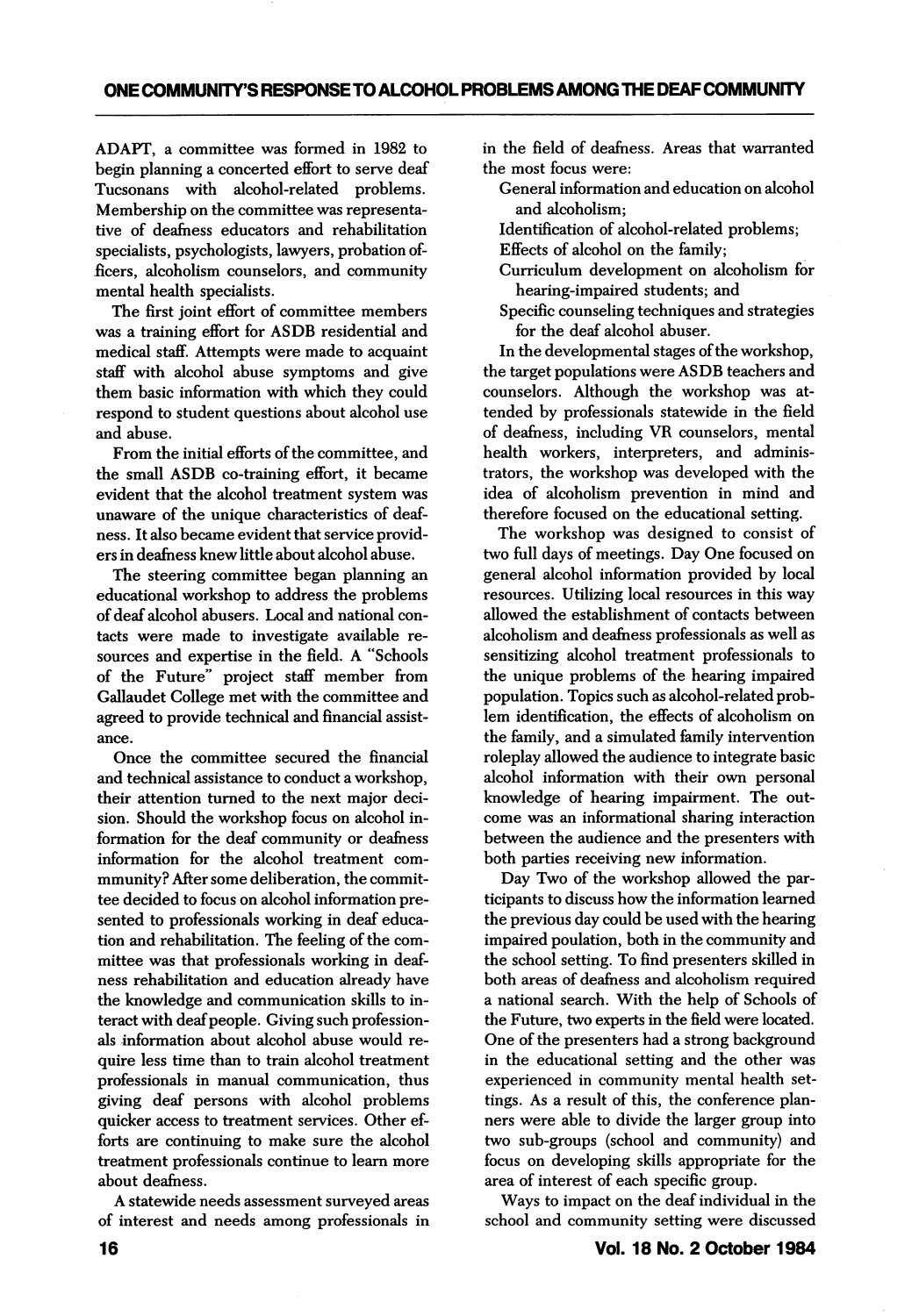as well as counseling skills and curriculum materials needed to develop programs.

Paralleling this workshop for professionals in the field of deafness was a day of activities focus ing on alcohol education for ASDB students. The high school students were excused from regular classes for the day and attended several captioned movies regarding alcohol and sub stance abuse, met with the Tucson Police De partment to discuss the legal implications of alcohol abuse, talked with young teenage al coholics about their personal experiences, and met with a local cultural peer group that focused on the area of developing personal autonomy within the constraints of a strong peer group. The students were able to explore the police department equipment for detecting blood alcohol levels, visually confront the long-term effects of alcohol on the body, and talk one-onone to other students experiencing problems directly related to alcohol abuse.

The workshops attended by the students, on a more experiential level, paralleled the ones attended by the professionals in terms of infor mation and integration. Interactions that hap pened informally during breaks and lunch hours were extremely productive. Discussion groups formed with students and professionals, par ticipants and presenters, school and community professionals. This informal interaction de veloped a sense of unity that carried through the course of the workshop.

As a result of this cohesiveness, the workshop closed with a strong group of students and adults who were willing to continue to participate in the development of a program designed to focus on alcohol and the hearing impaired individual. An additional task force was established to carry out the next step of program development, that of educating the Tucson hearing impaired com munity.

Feedback regarding the workshop was posi tive. The majority of the evaluations stated that the information was new and relevant. A few useful comments suggested the need for more role-play situations, additional time for interac tion between the students and professionals, and the possibility of including junior high and elementary students. The local presenters were highly praised, which indicates a level of trust within the hearing impaired community towards the alcohol services that Tucson has to offer. A system of networking between these two groups has already begun. Additional follow-up training was requested by some participants, specifically in the area of family intervention and counseling techniques.

### CONCLUSION:

Tucson continues its commitment to quality services to deaf citizens. Leaders of the deaf community and professionals in deafness re habilitation and education in the Tucson com munity have realized that the hearing impaired alcohol abuser requires a comprehensive, coor dinated treatment plan involving several profes sionals. Realizing, further, that much of the required expertise is outside the field of deaf ness, Tucson's deaf community has begun to work with alcohol treatment professionals. The alcohol treatment community is willing and eager to cooperate and co-serve. Perhaps, in contrast to the statement by Watson, et. al. (1979), the future for the deaf alcohol abuser (in Tucson) is not so bleak.

#### REFERENCES

Alcoholics Anonymous. A Brief Guide to Alcoholics Anonymous and A Newcomer Asks (two booklets written with simplified language for deaf persons). New York: AA General Services Office, P.O. Box 459, Grand Central Station, New York, New York 10163.

Alcoholics Anonymous. Suggestions for Working with the Deaf Alcoholic. New York: AA World Services.

Andress, J. H., and Conley, J. M. Beer, pot, and shoplifting: Teenage abuses. American Annals of the Deaf, 1977, 122, 557-562.

Boros, A. Activating Solutions to Alcoholism among the Hearing Impaired. Delivered at National Drug Abuse Conference, Seattle, April, 1978.

Boros A. Alcohohsm intervention for the deaf. Alcohol Health and Research World, 1981, 5, 26-30.

Boros, A. Role of action research in services for the deaf alcoholic. Journal of Rehabilitation of the Deaf, 1979, 12, 1-5.

Boros, A., and Sanders, E. Dimensions in the Treatment of the Deaf Alcoholic. Workshop presented at Kent State University, Kent, Ohio, 1977.

Gorey, J. Rational alcoholism services for hearing impaired people. Journal of Rehabilitation of the Deaf, 1979, 12,.

Grant, T. N., Kramer, K. A., and Nash, K. Working with deaf alcoholics in a vocational training program. Journal of Rehabilitation of the Deaf, 1982, 1979, 15, 14-20.

Netherington, R. G. Deafness and Alcoholism. Journal of Rehabilitation of the Deaf, 1979, 12, 9-12.

Hooten, K. J. Double Handicap: The deaf alcoholic. Vibrations, 1178, 5.